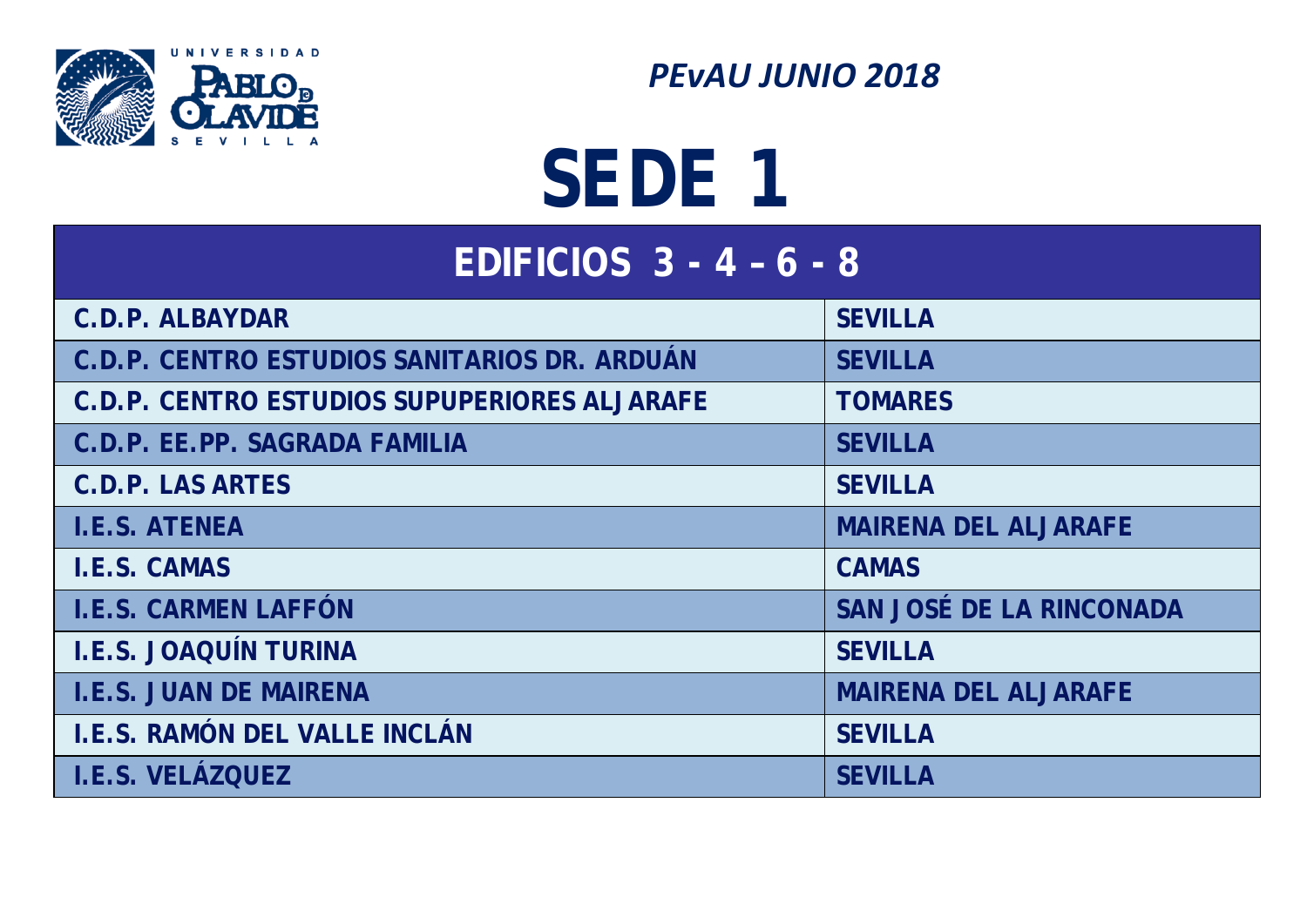| <b>Hora</b> | <b>Edificio</b> | <b>Aula</b>             | <b>Materia</b>                | <b>Desde - Hasta</b>                    |
|-------------|-----------------|-------------------------|-------------------------------|-----------------------------------------|
| 9:00        | $\overline{4}$  | $\mathbf{1}$            | <b>LENGUA Y LITERATURA II</b> | <b>ABATO UBRÍ - DURA PÉREZ</b>          |
|             | $\overline{4}$  | $\overline{2}$          | <b>LENGUA Y LITERATURA II</b> | EL MOUSSAQUI - GONZÁLVEZ TALAVERÓN      |
|             | $\overline{4}$  | $\overline{\mathbf{3}}$ | <b>LENGUA Y LITERATURA II</b> | GRANJA MÁRQUEZ - MAYORGA GÓNZALEZ       |
|             | $\overline{4}$  | $\overline{4}$          | <b>LENGUA Y LITERATURA II</b> | <b>MEGÍAS SANTOS - PY RODERO</b>        |
|             | 6               | $\mathbf{1}$            | <b>LENGUA Y LITERATURA II</b> | QUAYE LÓPEZ - ROLDÁN PAYÁN              |
|             | 6               | $\overline{2}$          | <b>LENGUA Y LITERATURA II</b> | ROMÁN NARBONA - SIERRA CABRERA          |
|             | 6               | $\overline{\mathbf{3}}$ | <b>LENGUA Y LITERATURA II</b> | SOLANS FERNÁNDEZ - ZAPATA MATEOS        |
|             |                 |                         |                               |                                         |
|             | $\overline{4}$  | $\mathbf{1}$            | <b>INGLÉS</b>                 | <b>ABATO AUBRÍ - DURA PÉREZ</b>         |
| 11:15       | $\overline{4}$  | $\overline{2}$          | <b>INGLÉS</b>                 | EL MOUSSAQUI - GONZÁLVEZ TALAVERÓN      |
|             | $\overline{4}$  | $\overline{\mathbf{3}}$ | <b>INGLÉS</b>                 | <b>GRANJA MÁRQUEZ - MIFFUT SAAVEDRA</b> |
|             | $\overline{4}$  | $\overline{4}$          | <b>INGLÉS</b>                 | <b>MOLGUERRO GARCÍA - RIVERA DORADO</b> |
|             | 6               | $\mathbf{1}$            | <b>INGLÉS</b>                 | RODRÍGUEZ AGUSTI - SÁNCHEZ LANUZA       |
|             | 6               | $\overline{2}$          | <b>INGLÉS</b>                 | SANJUÁN GARCÍA - ZAPATA MATEOS          |
|             | 6               | $\overline{\mathbf{3}}$ | <b>FRANCÉS</b>                | <b>ALFARO LANCETA -VICENTE CUEVAS</b>   |
|             |                 |                         |                               |                                         |
| 13:30       | $\overline{4}$  | $\mathbf{1}$            | <b>HISTORIA DE ESPAÑA</b>     | <b>ABATO UBRÍ - DURA PÉREZ</b>          |
|             | $\overline{4}$  | $\overline{2}$          | <b>HISTORIA DE ESPAÑA</b>     | EL MOUSSAQUI - GONZÁLVEZ TALAVERÓN      |
|             | $\overline{4}$  | 3                       | <b>HISTORIA DE ESPAÑA</b>     | GRANJA MÁRQUEZ - MAYORGA GÓNZALEZ       |
|             | $\overline{4}$  | $\overline{4}$          | <b>HISTORIA DE ESPAÑA</b>     | <b>MEGÍAS SANTOS - PY RODERO</b>        |
|             | 6               | $\mathbf{1}$            | <b>HISTORIA DE ESPAÑA</b>     | QUAYE LÓPEZ - ROLDÁN PAYÁN              |
|             | 6               | $\overline{2}$          | <b>HISTORIA DE ESPAÑA</b>     | ROMÁN NARBONA - SIERRA CABRERA          |
|             | 6               | $\overline{\mathbf{3}}$ | <b>HISTORIA DE ESPAÑA</b>     | SOLANS FERNÁNDEZ - ZAPATA MATEOS        |



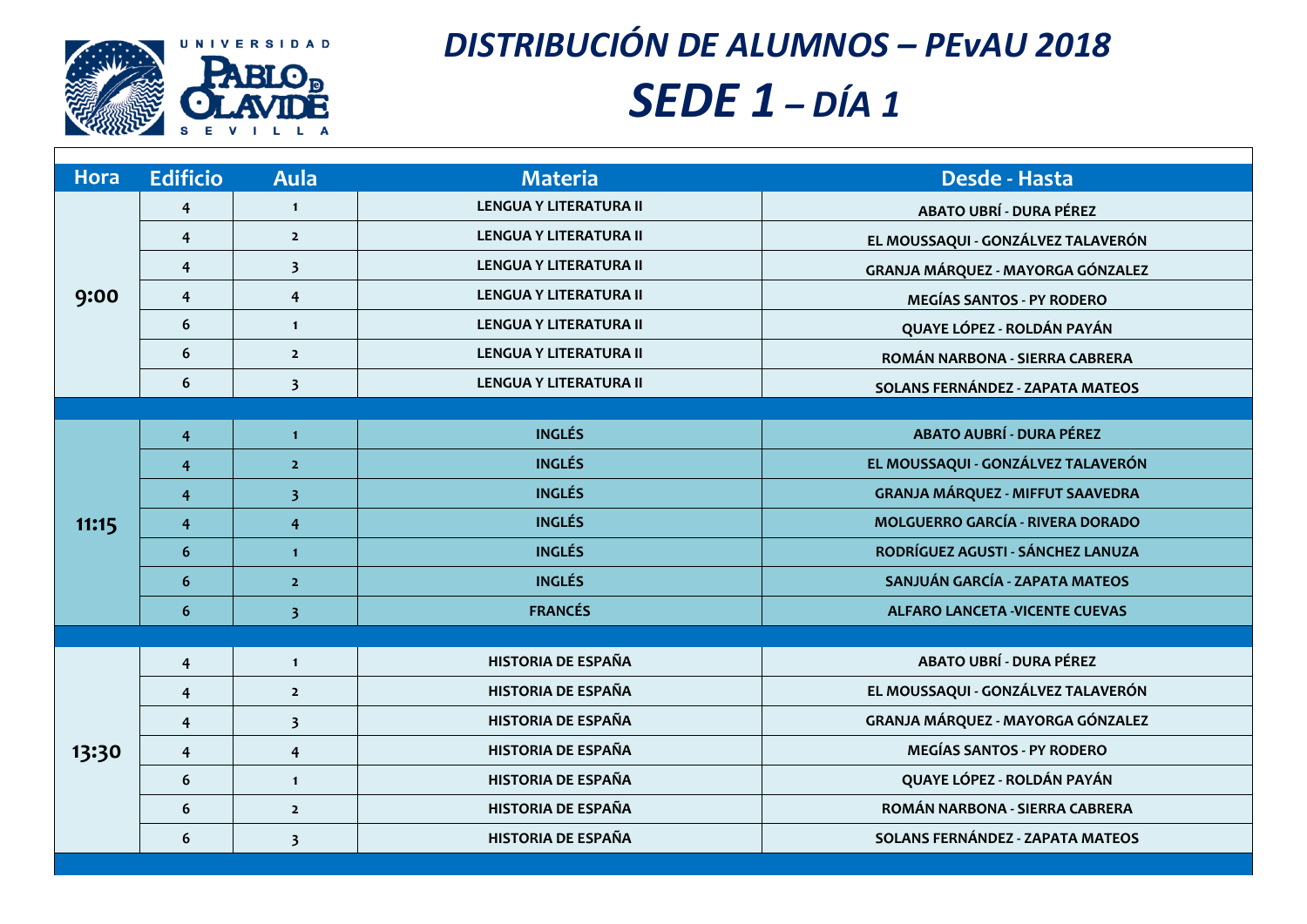**4 1 MATEMÁTICAS II AGUILAR RUÍZ - LUCENA RYBICKA**

**4 2 LATÍN II ALONSO LAGARES - ZAMORANO PÉREZ**

 $\mathbf{Z}$  **- ZAMORA LORENCE** 

 $\overline{1}$  **NDEZ - LINARES LUQUE** 

| <b>Hora</b> | <b>Edificio</b>         | <b>Aula</b>             | <b>Materia</b>                                     | Desde - Hasta                          |
|-------------|-------------------------|-------------------------|----------------------------------------------------|----------------------------------------|
| 9:00        | 4                       |                         | <b>MATEMÁTICAS II</b>                              | <b>AGUILAR RUÍZ - LUCENA RYBICKA</b>   |
|             | 4                       | $\overline{2}$          | <b>LATÍN II</b>                                    | <b>ALONSO LAGARES - ZAMORANO PÉ</b>    |
|             | $\overline{4}$          | 3 <sup>1</sup>          | <b>MATEMÁTICAS II</b>                              | <b>MACÍAS SÁNCHEZ - ZAMORA LOREI</b>   |
|             | $\overline{4}$          | $\overline{4}$          | <b>FUNDAMENTOS DEL ARTE II</b>                     | <b>ABATO UBRÍ - VILLÉN SOLÍS</b>       |
|             |                         |                         |                                                    |                                        |
| 11:15       | $\overline{4}$          | $\blacktriangleleft$    | <b>MATEMÁTICAS APLICADAS A LAS CCSS II</b>         | <b>AGUILAR HERNÁNDEZ - LINARES LU</b>  |
|             | $\overline{4}$          | 2 <sup>1</sup>          | <b>GRIEGO II</b><br><b>DIBUJO ARTÍSTICO II</b>     | <b>ABATO UBRÍ - VIDAL GONZÁLEZ</b>     |
|             | $\overline{4}$          | $\overline{\mathbf{3}}$ | <b>MATEMÁTICAS APLICADAS A LAS CCSS II</b>         | LÓPEZ MELLENDO - ZAPATA MATE           |
|             |                         |                         |                                                    |                                        |
| 13:30       | $\overline{4}$          |                         | <b>GEOLOGÍA</b><br><b>HISTORIA DE LA FILOSOFÍA</b> | <b>ALONSO ZAMORANO - ZAPATA MAT</b>    |
|             | $\overline{\mathbf{3}}$ | $\overline{4}$          | HISTORIA DE LA MÚSICA Y DE LA DANZA                | <b>JIMÉNEZ GARCÍA - VILLÉN SOLÍS</b>   |
|             | 8                       | $\overline{4}$          | TÉCNICA DE EXPRESIÓN GRÁFICO-PLÁSTICAS             | <b>BAUTISTA TORRES - TABARES FERNÁ</b> |
|             |                         |                         |                                                    |                                        |

**4 3 MATEMÁTICAS APLICADAS A LAS CCSS II LÓPEZ MELLENDO - ZAPATA MATEOS**

**HISTORIA DE LA FILOSOFÍA ALONSO ZAMORANO - ZAPATA MATEOS**

**8 4 TÉCNICA DE EXPRESIÓN GRÁFICO-PLÁSTICAS BAUTISTA TORRES - TABARES FERNÁNDEZ**